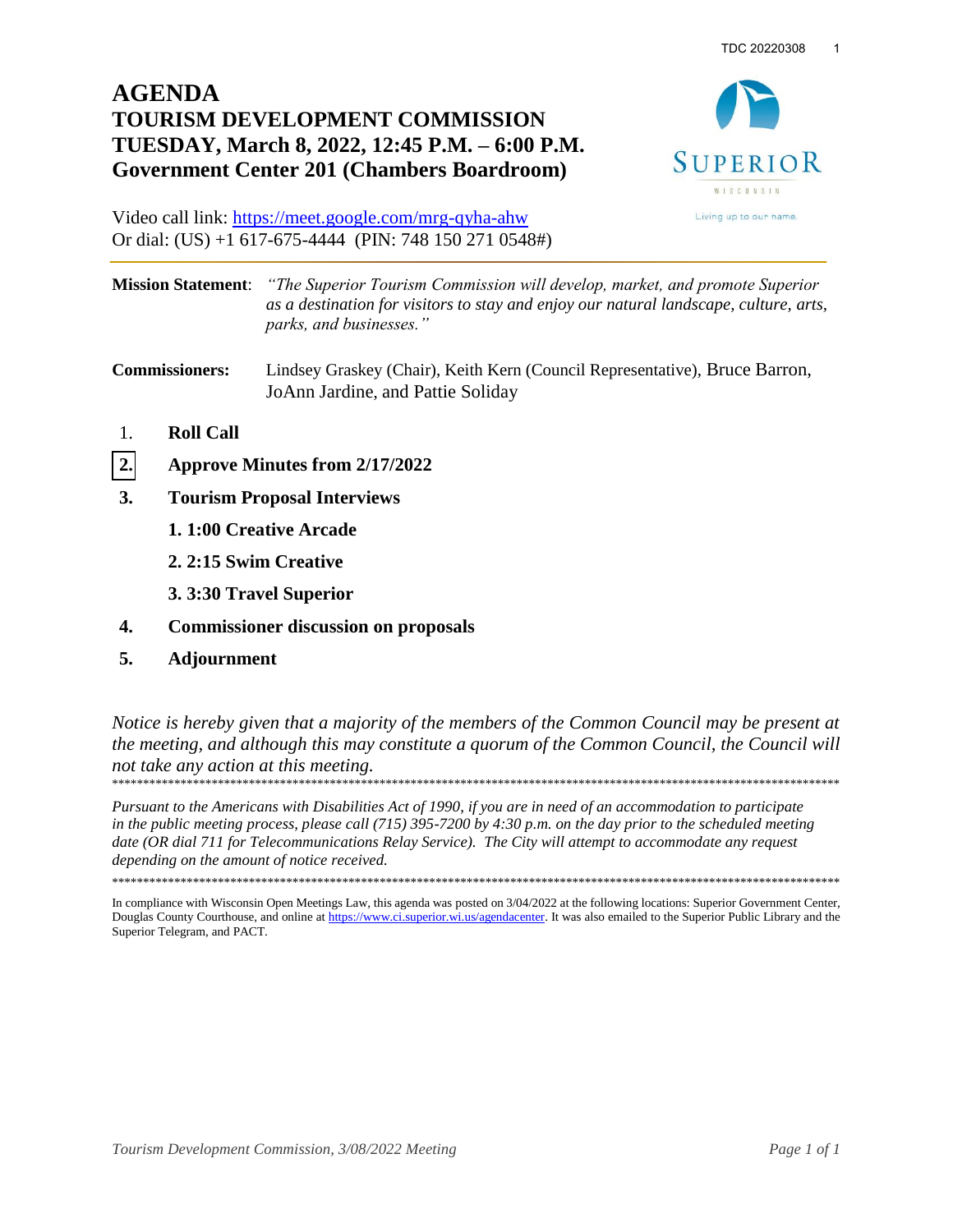# **PROCEEDINGS TOURISM DEVELOPMENT COMMISSION Thursday February 17, 2022**

<span id="page-1-0"></span>*The meeting was called to order by Chair Graskey at 12:00 pm in 201 in the Government Center.*

#### **1.Roll Call**

Members Present: Lindsey Graskey (chair), Keith Kern, Bruce Barron, JoAnn Jardine, Pattie Soliday City Staff Present: Mayor Paine, Chief of Staff Scherf, Deputy Clerk Becken Members of Public: Taylor Pederson, Jenny Van Sickle (online) Jeff Cushman, Mark Liebaert

#### **2.Approve Minutes from 2/11/2022**

Motion by Councilor Kern, seconded by Commissioner Jardine and carried.

#### **3. Discussion on proposals and process for selecting tourism contract**

Commissioner Barron requests the group move to inviting those who submitted proposals to do a presentation with time for questions before discussion about proposals happens. Through discussion, group refined and by consensus agreed: the interview process is to be 1 hour in length for each proposal. Within that hour, a 10-15 minute presentation would be expected with the remaining time dedicated to pre-set questions by the commissioners. A 15 minute break is scheduled between presentations. Commissioners are to send their questions to Deputy Clerk Becken before March 1<sup>st</sup> at noon. Questions will be provided to the commissioners beforehand. This will be a public meeting, but public comment will not be open. Scheduling was referred to Contract Analyst Darwin for March 8<sup>th</sup> starting at 1:00PM. Commissioners will report at 12:45.

Commissioner Soliday requested the group move to discussion directly following interviews and make a decision March 8<sup>th</sup>. Councilor Kern agreed some time for discussion should follow, but did not want to make the actual decision the same day. Councilor Kern motioned for the group to reconvene March  $10<sup>th</sup>$  at 3:00 PM for discussion and decision making, at which time the commission plans to vote for who they would like work with. Motion passed 4-1.

Mayor Paine addressed the group about previous questions to the City Attorney. Closed sessions for the topics at hand would not be appropriate, so all interviews and discussion will be open to the public. The City Attorney confirmed that the commissioners are under